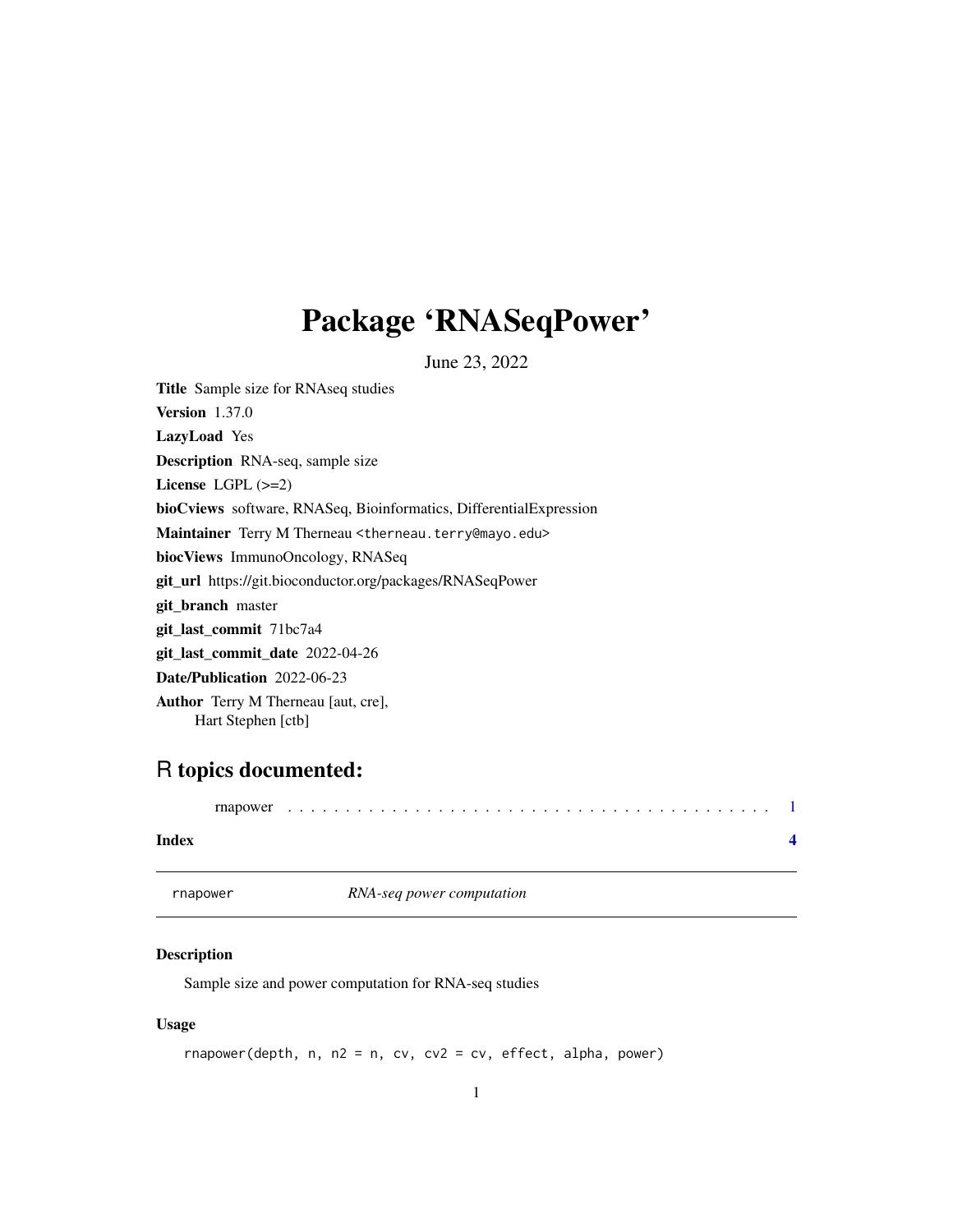#### Arguments

| depth           | average depth of coverage for the transcript or gene of interest. Common values<br>are 5-20, any numeric value $>0$ is valid. |
|-----------------|-------------------------------------------------------------------------------------------------------------------------------|
| n               | sample size in group 1 (or both)                                                                                              |
| n2              | sample size in group 2                                                                                                        |
| <b>CV</b>       | biological coefficient of variation in group 1 (or both).                                                                     |
| cv <sub>2</sub> | biological coefficient of variation in group 2                                                                                |
| effect          | target effect size                                                                                                            |
| alpha           | size of the test statistic (two sided), i.e., the false positive rate, a number between<br>$0$ and 1                          |
| power           | power of the test, i.e., the fraction of true positives that will be detected, a num-<br>ber between 0 and 1                  |

#### Details

The error in an RNA-seq study arises from two causes: the technical variability of the sequencing itself, and the within group biological variability of the specimens being compared. For human samples this latter will often be .4-1, for inbred animal lines values are commonly .1 or less. That is, we might see a 2-fold difference in mean expression between treated and untreated samples, and at the same time a 50% variation in expression between samples within the control or treatment group. This would correspond to an effect size of 2 and a CV of 0.5. As a general rule, sequencing depths of more than 5/CV^2 will lead to only minor gains in study efficiency and/or power, whereas addition of further samples is always efficatious.

Depth is a required argument; any one of the others may be left missing and the function will solve for it. An argument may be a vector, in which case a vector of values is returned. If multiple arguments are vectors a matrix or array of results is returned.

Common values for alpha and power would be .05 and .9. The effect parameter specifies the biological effect that, if it were true, the experimenter would want to be able to detect; values of 1.5 to 2 are commonly used. The statements that A has twice the expression of B and that B has half that of A are symmetric, likewise values of .5 and 2 for effect will yeild the same result. The estimated CV of expression within group may be the most difficult parameter to choose; see the vignette for an in depth discussion of this along with recommended values for diffrent types of data.

By default the samples sizes in the two groups are assumed to be equal  $(n2=n)$  if a second sample size is not given. Likewise the coefficients of variation in the two groups are assumed to be equal if cv2 is not specified.

#### Value

a vector, matrix, or array of values. If the function was used with all the arguments except n supplied then the result will be the needed samples size; if it were run with all arguments except power the result will contain power estimates, etc.

#### Author(s)

Terry Therneau and Steven Hart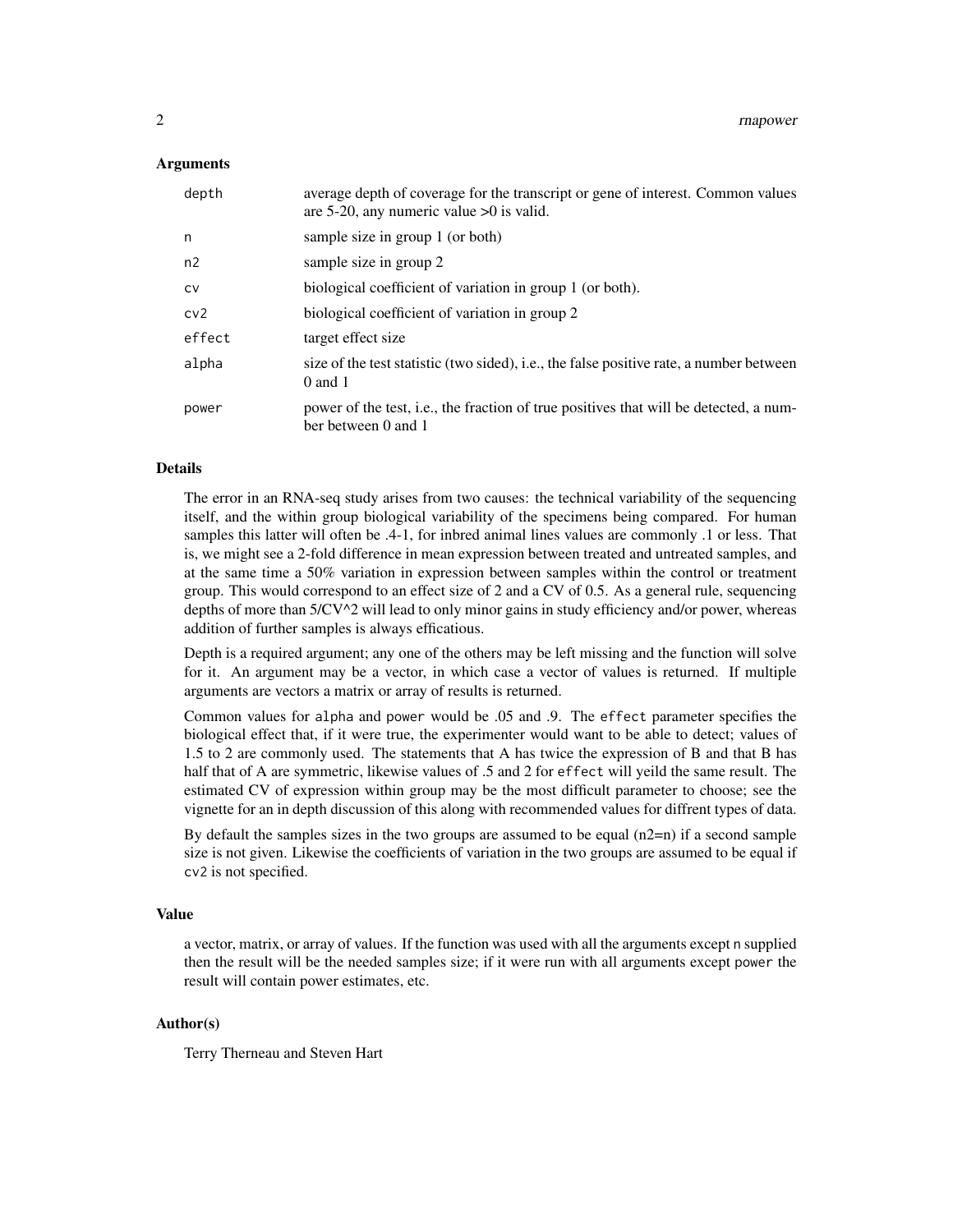#### rnapower 3 and 3 and 3 and 3 and 3 and 3 and 3 and 3 and 3 and 3 and 3 and 3 and 3 and 3 and 3 and 3 and 3 and 3 and 3 and 3 and 3 and 3 and 3 and 3 and 3 and 3 and 3 and 3 and 3 and 3 and 3 and 3 and 3 and 3 and 3 and 3 a

#### References

Steven Hart, Terry Therneau, Yuji Zhang, Gregory Poland, and Jean-Pierre Kocher. Calculating sample size estimates for RNA sequencing data. J. Comp. Biology, 2013, in press.

#### Examples

```
# What would the power be for a study with 12 per group, to detect a
# 2-fold change, given deep (50x) coverage?
rnapower(50, cv=.6, effect=2, n=12, alpha=.05)
# Compute a sample size for several combinations of parameters
temp <- rnapower(10, cv=.5, effect=c(1.5, 2), alpha=c(.05, .01, .001),
                  power=c(.8, .9))
round(temp,1)
# Result is an array with dimensions of effect size, alpha, and power
# which contains the sample size per group for each combination.
```